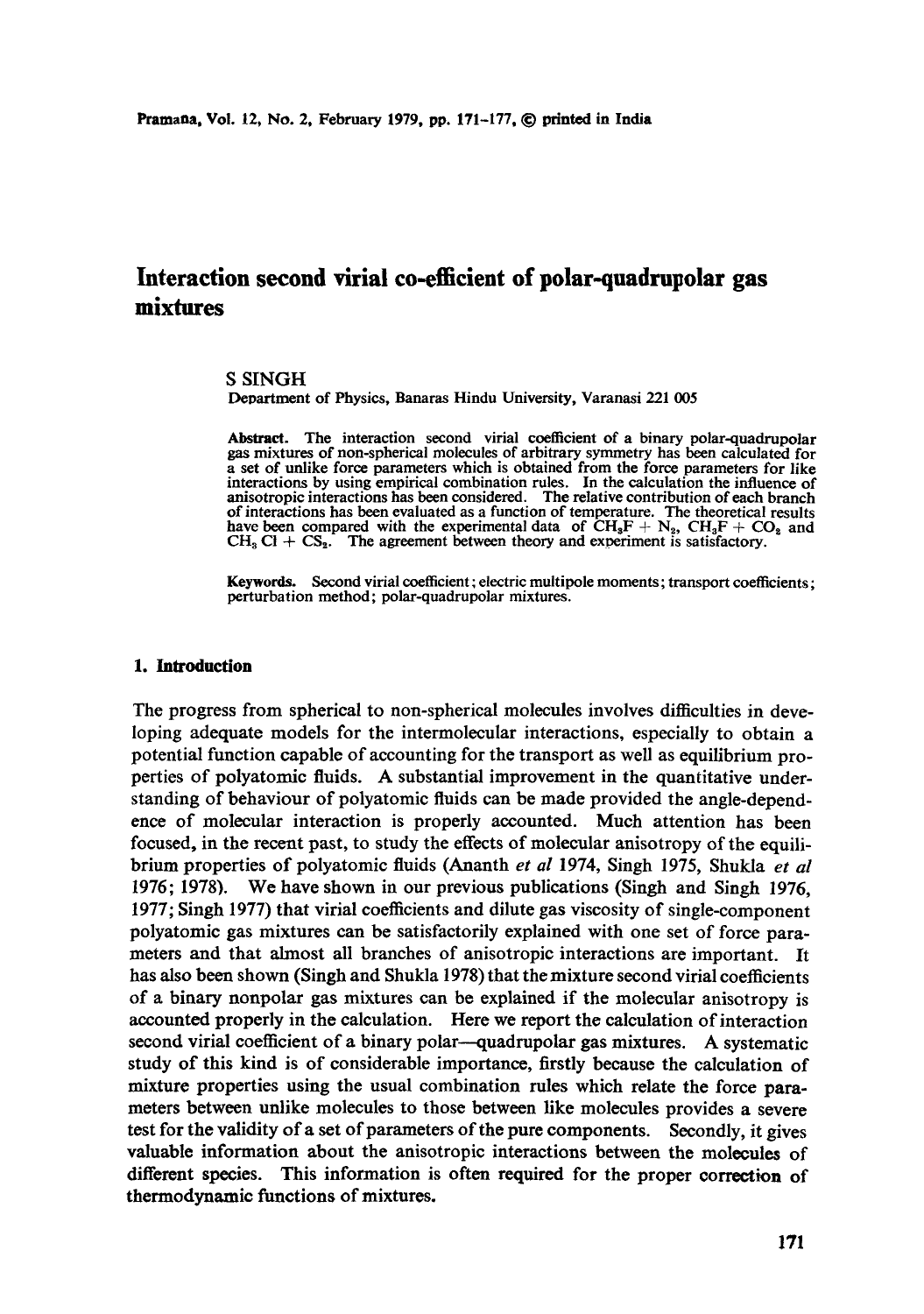## **2. Calculation and result**

The potential energy of interaction between two polyatomic molecules is usually assumed to consist of a spherically symmetric component  $(\phi_{pq}(\overline{R}_{p_i}, \overline{R}_{q_i}))$  plus a contribution  $V_{pq}(\bar{X}_{p_i}, \bar{X}_{q_i})$  due to the nonsphericity of the molecular charge distribution, i.e.

$$
U_{pq}(\overline{X}_p, \overline{X}_{q_j}) = \phi_{pq} (\overline{R}_{p_i}, \overline{R}_{q}) + V_{pq} (\overline{X}_{p_i}, \overline{X}_{q_j}), \qquad (1)
$$

where  $\overline{X}_{P_i} = (\overline{R}_{P_i}, \omega_{P_i})$  is the vector describing both the location  $\overline{R}_{P_i}$  of the centre of ith molecule of species p and orientation  $\omega_{p_i}$  of the particle.

For the spherically symmetric part we use the Lennard-Jones (12-6) potential,

$$
\phi_{pq} \left( \overline{R}_{p_i}, \overline{R}_{q_j} \right) = 4 \epsilon_{pq} \left[ \left( \frac{\sigma_{pq}}{\gamma_{p_i q_j}} \right)^{12} - \left( \frac{\sigma_{pq}}{\gamma_{p_i q_j}} \right)^6 \right], \tag{2}
$$

where

$$
\gamma_{p_i q_j} = |\overline{R}_{p_i} - \overline{R}_{q_j}|.
$$

The anisotropic contribution in (1) is conveniently divided into terms representing the classical electrostatic interaction, the anisotropy of the quantum mechanical dispersion forces, and the anisotropy of the repulsive part of the potential (i.e. shape of the molecular core);

$$
V_{pq}(\overline{X}_{p_i}, \overline{X}_{q_j}) = V_{pq}^{\text{perm}} + V_{pq}^{\text{in}} + V_{pq}^{\text{dis}} + V_{pq}^{\text{sh}}
$$
(3)

where (Stogryn 1969, 1970)

$$
V_{pq}^{\text{perm}} = \sum_{s}^{\infty} \sum_{l}^{\infty} a_{st} M_{p_l}^{(s)} \text{ [s] } T_{p_l q_j}^{(s+t)} \text{ [t] } M_{q_j}^{(t)}, \qquad (4)
$$

$$
V_{pq}^{in} = -\frac{1}{2} \sum_{s=1}^{\infty} \sum_{t=1}^{\infty} a_{st} [M_{p_i}^{(s)} [s] T_{p_i q_j}^{(s+1)} [1] \hat{a}_{q_j} [1] T_{q_j p_i}^{(t+1)}
$$
  
[t] 
$$
M_{p_i}^{(t)} + M_{q_j}^{(s)} [s] T_{q_j p_i}^{(s+1)} [1] \hat{a}_{p_i} [1] T_{p_i q_j}^{(t+1)} [t] M_{q_j}^{(t)} ]
$$
(5)

$$
V_{pq}^{\text{dis}} = \frac{2}{3} \left( \frac{\epsilon_{pq} \sigma_{pq}^6}{\overline{a}_p \overline{a}_q} \right) \left[ (\hat{a}_{p_i} \cdot T_{p_i q_j}^{(2)}) : (\hat{a}_{q_j} \cdot T_{p_i q_j}^{(2)} - \overline{a}_p \overline{a}_q T_{p_i q_j}^{(2)} : T_{p_i q_j}^{(2)} \right] \tag{6}
$$

$$
V_{pq}^{\rm sh} = 4D_{pq} \epsilon_{pq} (\sigma_{pq}/\gamma_{p_i q_j})^{12} [3 \cos^2 \theta_{p_i} + 3 \cos^2 \theta_{q_j} - 2]
$$
 (7)

with 
$$
a_{st} = \frac{(-1)^{(s+1)} s^{s+t} s! t!}{(2s)!(2t)!}
$$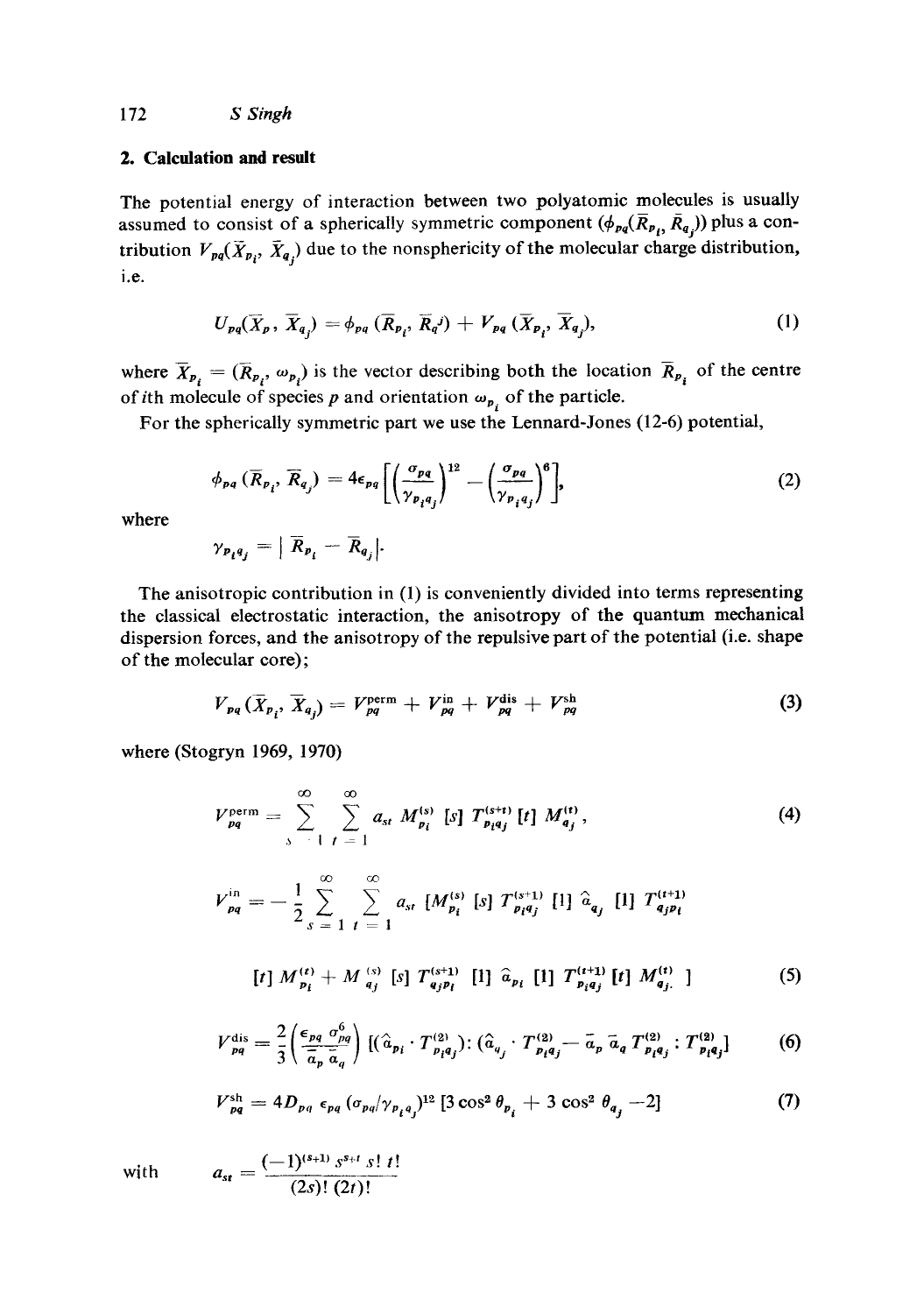$M_{\nu_i}^{(3)}$  is the s-rank molecular electric multipole tensor of molecule i of species p and  $T^{(s+t)}_{p,q}$  is the  $(s+t)$  rank interaction tensor

$$
T_{p_i q_j}^{(s+t)} = \nabla^{(s+t)} \left( \frac{1}{r_{p_i q_j}} \right), \tag{8}
$$

 $\triangle^{(s+t)}$  means the gradient operator applied  $(s+t)$  times performed with respect to the co-ordinates of the molecules indicated by the second subscript i.e. *qj. The* notation [i] indicates *i*-fold contraction of the tensors,  $\hat{a}$  is the electric dipole polarisability tensor and  $\vec{a} = (1/3) \text{ tr} \cdot \hat{a}$ .

The statistical mechanical expression for the interaction second virial coefficient is written as

$$
B_{pq}(T) = B_{pq}^{(0)} - \frac{N}{2\Omega^2} \sum_{n=1}^{\infty} \frac{1}{n!} \left( -\frac{1}{kT} \right)^n \int_{\omega p_i}^{\infty} \int_{\omega q_j} V_{pq}^n
$$
  
\n
$$
\exp \left( -\phi_{pq} / kT \right) r_{p_i q_j}^2 \, dr_{p_i q_j} \, d\omega_{p_i} \, d\omega_{q_j} \tag{9}
$$

where 
$$
B_{p_q}^{(0)} = -2\pi N \int_{0}^{\infty} [\exp(-\phi_{pq}/kT)-1] r_{p_iq_j}^2 dr_{p_iq_j},
$$
 (10)

is the interaction second virial coefficient for a central force field.

The contribution of different branches of interaction to the interaction second virial coefficient has been evaluated by using a perturbation method in which tensor forces  $V_{pq}$  are taken as perturbation of pair central forces  $\phi_{pq}$ . The series expansion has been carried out to a sufficient length so that the proper convergence is achieved to a sufficient degree of accuracy.

The unlike force parameters  $\sigma_{pq}$ ,  $\epsilon_{pq}$ , and  $D_{pq}$  have been estimated from the force parameters for like interactions by using the usual combination rules. These mixing rules are semiempirical and have little theoretical justification. For energy  $\epsilon_{na}$  and size  $\sigma_{pq}$  the most commonly used combination rules are

$$
\epsilon_{pq} = (\epsilon_{pp} \epsilon_{qq})^{1/2} \xi^2
$$
  
\n
$$
\sigma_{pq} = \frac{1}{2} (\sigma_{pp} + \sigma_{qq}) \xi^{-1/6}
$$
\n(11)

where the subscripts  $p$  and  $q$  refer, respectively, to the polar and quadrupolar molecules and

$$
\xi = 1 + \frac{1}{4} \left( \frac{\bar{a}_q \mu_p^{*2}}{\sigma_{qq}^3} \right) \left( \frac{\epsilon_{pp}}{\epsilon_{qq}} \right)^{1/2}
$$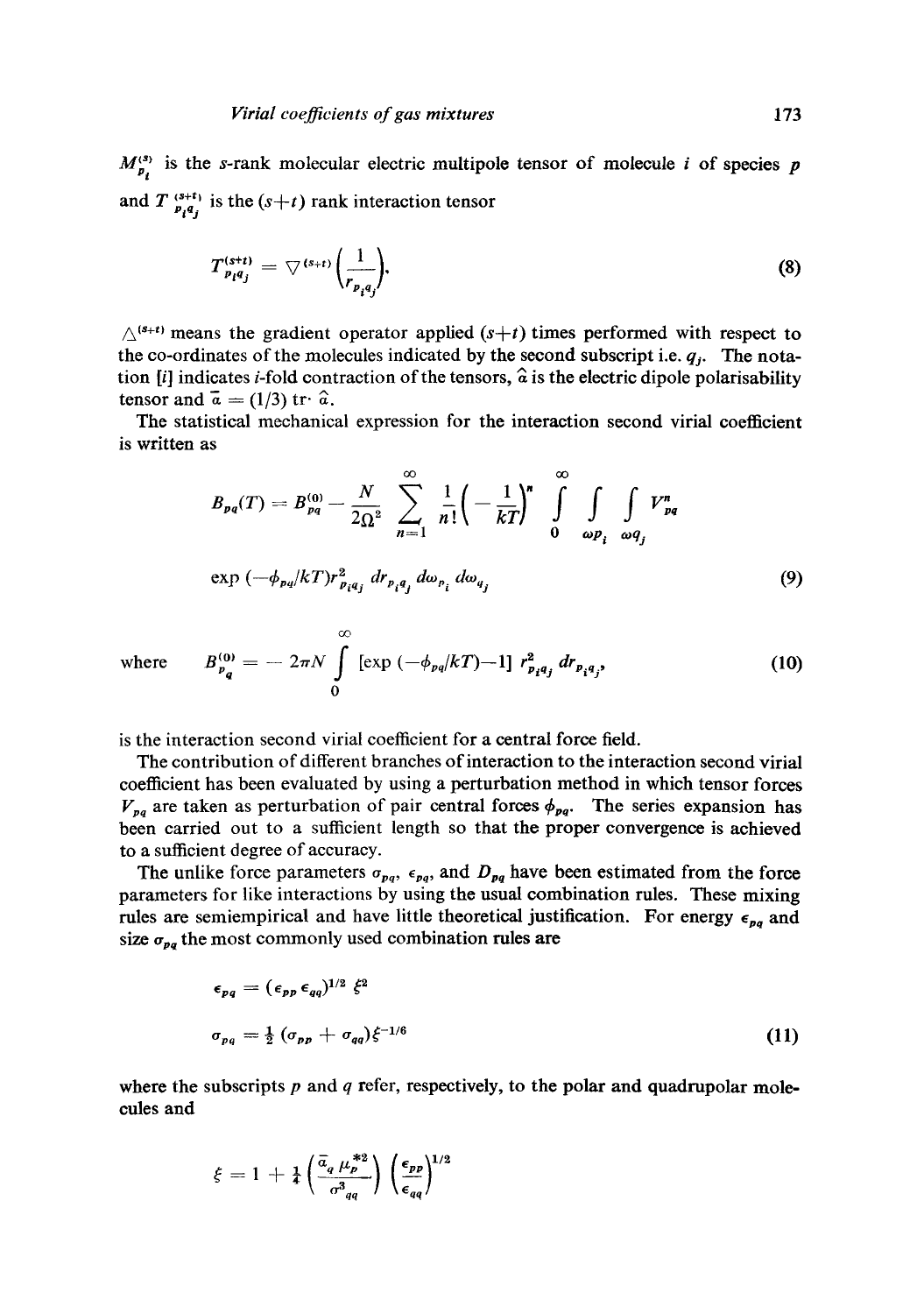|          |                  |                                      |      |             |       |                               |                | Table 1. Potential parameters, molecular dipole and quadrupole moments, shape and other parameters used in virial coefficients calculation |           |
|----------|------------------|--------------------------------------|------|-------------|-------|-------------------------------|----------------|--------------------------------------------------------------------------------------------------------------------------------------------|-----------|
| Molecule | $\epsilon^{(4)}$ | $\epsilon/k\left(\mathcal{K}\right)$ |      | $\tilde{G}$ | ×     | $\mu \times 10^{18}$ (esu cm) |                | $\Theta \times 10^{34}$ (esu cm <sup>2</sup> )                                                                                             |           |
|          |                  |                                      |      |             |       |                               | Value          | Method of determination                                                                                                                    | Reference |
|          | 3.650            | 92.5                                 | 0.02 | 1730        | 0.176 | 8.o                           | $-1.40$        | Induced birefringence                                                                                                                      | ದ         |
| වූ       | 3.932            | 197.5                                | 0.16 | 2.925       | 0.257 | 8.o                           | $-4.30$        | Induced birefringence                                                                                                                      | œ         |
| ගී       | 4.509            | 495.8                                | 0:17 | 8.740       | 0.366 | 8.6                           | $\frac{80}{1}$ | Microwave line Broadening                                                                                                                  |           |

 $-4.30$  $1.80$ 

2.925 8.740

0.366

Microwave line Broadening<br>(NH<sub>3</sub>)

 $\bullet$ 

 $1.81$   $-0.40$  Induced birefringence 1.20 **Magnetic susceptibility** d

 $-0.40$  $1 - 20$ 

 $1.81$ 

 $0.256$ 

 $3.550$ 

 $1.89$ 

0.094

4.560

Induced birefringence

Magnetic susceptibility

 $\overline{\mathbf{v}}$ 

 $\ddot{\phantom{0}}$ 

 $C_{256}$   $C_{3550}$   $C_{3550}$   $C_{419}$   $C_{350}$   $C_{419}$   $C_{419}$   $C_{419}$ CHaCI\* 4-050 225.0 0.16 4.560 0.094

155.0

4.199 4-050

 $225.0$ 

 $\text{CH}_3\text{Cl}^*$  $\mathbf{C}\mathbf{H}_9\mathbf{F}^*$ 

 $-0.23$  $0.16$ 

| ֘֒                   |
|----------------------|
| n wa                 |
| $\ddotsc$<br>Ī       |
|                      |
| $\ddot{\phantom{0}}$ |
| l                    |

a. Buckingham et al (1968); b. Smith (1956); c. Morris (1974); d. Vanderhart and Flygare (1970); a. Buckingham *et al* (1968); b. Smith (1956); c. Morris (1974); d. Vanderhart and Flygare (1970);

S Singh

174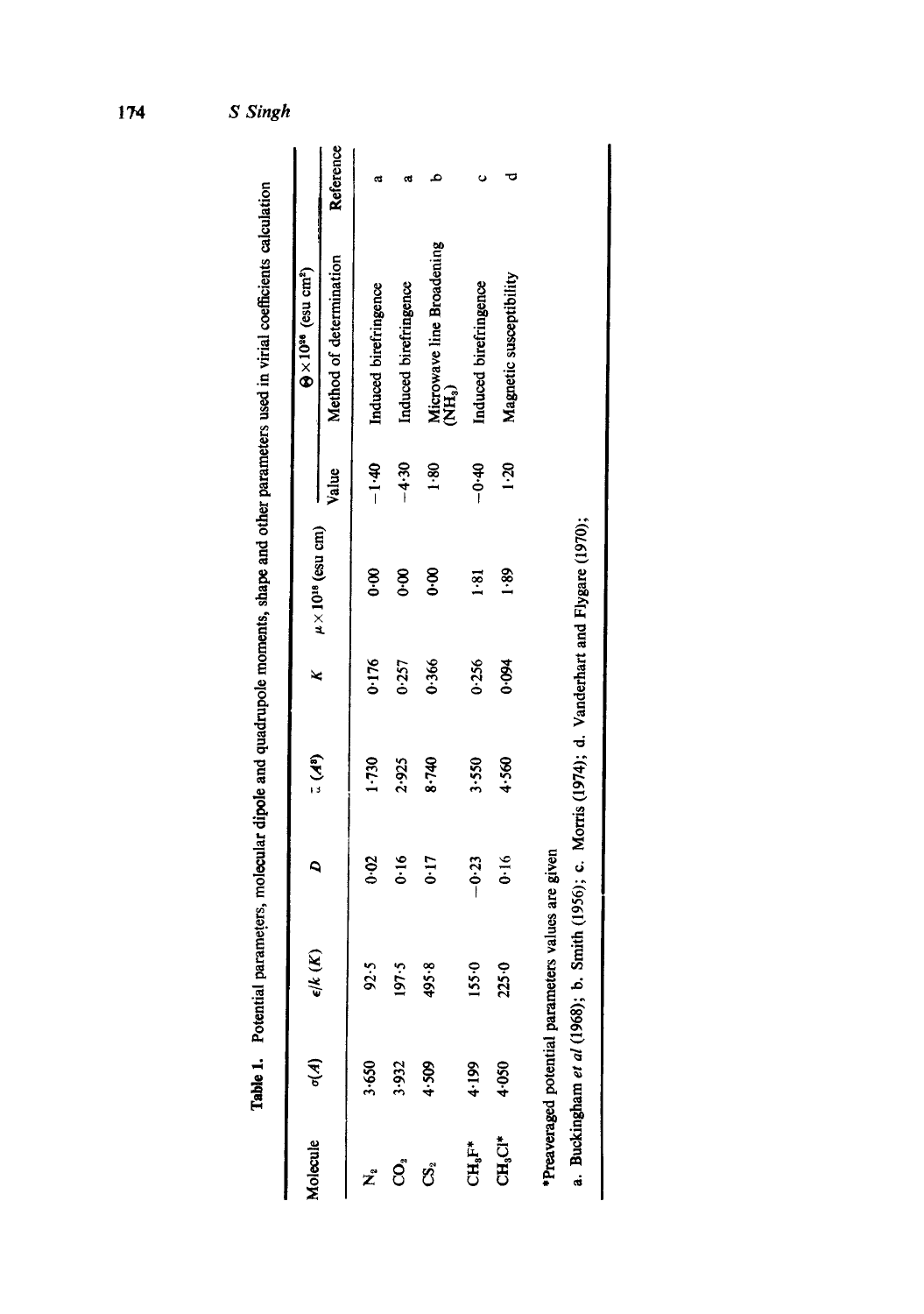$$
D_{pq}=(D_{pp}\ D_{qq})^{1/2}
$$

**Dpq we** use

in general,  $\epsilon_{pq}$ ,  $\sigma_{pq}$  and  $D_{pq}$  have intermediate values between  $\epsilon_{pp}$  and  $\epsilon_{qq}$ ,  $\sigma_{pp}$  and  $\sigma_{qq}$ and  $D_{pp}$  and  $D_{qq}$ . The like potential parameters for the pure gases (N<sub>2</sub>, CO<sub>2</sub>, CS<sub>2</sub>,  $CH_3F$  and  $CH_3Cl$ ) are given in table 1. These parameters are those determined by us (Singh and Singh 1976, 1977) from the dilute gas viscosity data and found suitable to explain the second and third virial coefficients of pure components. Table 1 also lists the values of electric multipole moments used in the calculation. These values were taken from the independent measurements and are supposed to be the best available values, todate.

The contribution of different branches of pair interaction to the interaction second virial coefficient is given in table 2 at one temperature for the mixtures  $CH_3F + N_2$ and  $CH_3F+CO_2$  and at three temperatures for  $CH_3Cl+CS_2$ . Calculations have been performed for two sets of potential parameters for polar molecules which were determined by us (Singh and Singh 1977) using the Monchick and Mason (1961) method (unaveraged model) and the preaveraged model. It has, however, been found that the calculated values are more close to the experimental values when preaveraged potential parameters are used. We, therefore, report here only the results obtained from the preaveraged potential model. It can be seen from table 2 that the contribution of all branches of anisotropic interaction is substantial.

Table 3 compares the calculated values of the interaction second virial coefficient with the values obtained from the experimental data. In the temperature range considered here these mixtures remain inert and a probable chemical reaction is not expected. The experimental values of the mixture virial coefficients are derived from gas compressibility measurements by fitting an isotherm with a polynomial in density. These values are then combined with the virial coefficients for pure components to

| Mixture       | T(K)      | $B_{12}$<br>$(12-6)$           | $B_{12}$<br>(dip quad)                                   | $B_{12}$<br>(quad) | $B_{12}$<br>(dip-in dip) | $B_{12}$<br>(quad-in dip) |
|---------------|-----------|--------------------------------|----------------------------------------------------------|--------------------|--------------------------|---------------------------|
| $CH_3F + N_2$ | 298.0     | $-27.87$                       | $-2.75$                                                  | $-0.02$            | $-4.11$                  | $-0.38$                   |
| $CH3F + CO2$  | $298 - 0$ | $-86.77$                       | $-21.24$                                                 | $-0.14$            | $-6.85$                  | $-2.90$                   |
| $CH3Cl + CS2$ | $323 - 0$ | $-283.87$                      | $-3.52$                                                  | $-0.16$            | $-22.71$                 | $-1.11$                   |
|               | 349.4     | $-261.87$                      | $-2.78$                                                  | $-0.14$            | $-19.93$                 | $-0.96$                   |
|               | 429.8     | $-160.34$                      | $-1.68$                                                  | $-0.08$            | $-14.59$                 | $-0.71$                   |
| $B_{12}$      | $B_{12}$  | $B_{12}$                       | $B_{12}$                                                 | $B_{12}$           | $B_{12}$                 | $B_{12}$                  |
| (dis)         | (sh)      | $(\text{perm}\times\text{in})$ | (perm $\times$ dis) (perm $\times$ sh) (dis $\times$ sh) |                    |                          | (T)                       |
| $-1.59$       | $-0.47$   | 0.04                           | $-1.62$                                                  | $-0.02$            | $-1.47$                  | $-40.30$                  |
| $-5.30$       | $-6.77$   | 0.16                           | $-5.15$                                                  | $-1.75$            | $-9.92$                  | $-146.79$                 |
| $-22.37$      | $-16-89$  | 0.09                           | $-24.96$                                                 | $-0.68$            | $-30.73$                 | $-345.33$                 |
| $-18.25$      | $-13.59$  | $0 - 07$                       | $-20-19$                                                 | $-0.55$            | $-24.16$                 | $-314-03$                 |
| $-10.94$      | $-10.39$  | 0.05                           | $-11.96$                                                 | $-0.35$            | $15 - 25$                | $-195.66$                 |

Table 2. Contribution of different branches of pair interaction to the interaction second virial coefficient  $B_{12}$  (in cm<sup>3</sup>/mole)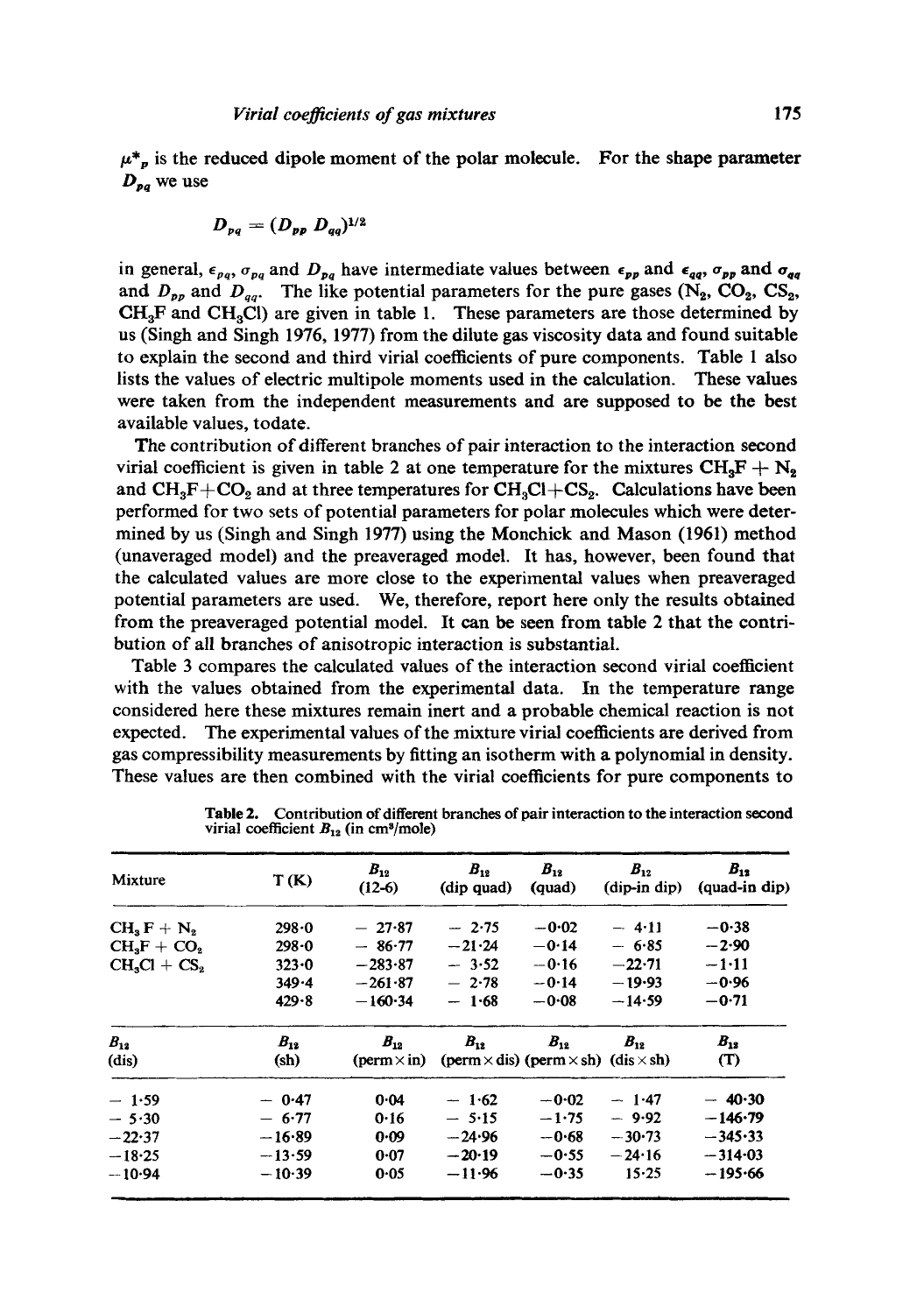| Mixture                         | T(K)       | $-B_{pq}$ (T) (cm <sup>3</sup> /mole) |     |                                              |  |  |
|---------------------------------|------------|---------------------------------------|-----|----------------------------------------------|--|--|
|                                 |            | Calculated                            |     | Experimental Reference for experimental data |  |  |
| $CHaF + N2$                     | $198 - 84$ | 101                                   |     |                                              |  |  |
|                                 | $259 - 71$ | 56                                    |     |                                              |  |  |
|                                 | 298.00     | 40                                    | 36  | a                                            |  |  |
|                                 | $353 - 40$ | 21                                    |     |                                              |  |  |
|                                 | 420.68     | 5                                     |     |                                              |  |  |
| $CHsF + CO2$                    | 182.75     | 466                                   |     |                                              |  |  |
|                                 | 225.60     | 243                                   |     |                                              |  |  |
|                                 | 285.50     | 165                                   |     |                                              |  |  |
|                                 | $298 - 00$ | 147                                   | 149 | a                                            |  |  |
|                                 | 372.90     | 74                                    |     |                                              |  |  |
| $CHsCl + CSs$                   | 323.00     | 346                                   | 355 | b(x)                                         |  |  |
|                                 | 325.70     | 341                                   | 346 |                                              |  |  |
|                                 | 349.41     | 314                                   | 318 |                                              |  |  |
|                                 | $377 - 28$ | 262                                   | 263 |                                              |  |  |
|                                 | 402.28     | 234                                   | 225 |                                              |  |  |
|                                 | 429.86     | 195                                   | 171 |                                              |  |  |
| (a) Lunbeck and Boerhoom (1961) |            |                                       |     |                                              |  |  |

Table 3, Comparison of calculated and experimental interaction second virial coefficient

(a) Lunbeek and Boerboom (1961)

(b) Bottomley and Spurling (1967)

(x) At 323 (K)  $CS<sub>2</sub>$  is in liquid form, so the measurements, have been done at low pressures.

obtain interaction virial coefficients for unlike molecular interactions. In addition to experimental inaccuracies the values are subject to uncertainties in the isotherm and the degree of polynomial used. Consequently, the experimental data available in the literature are very scanty and at the same time not very precise. For  $CH_3F+N_2$  and  $CH_3F+CO_2$  the experimental data are available only at one temperature 298 (K). In view of these uncertainties the agreement found by us between theory and experiment is very satisfactory. Our calculation provides a check on the combination rules and on the consistency of the original potential parameters of the pure gases. Further, the calculation demonstrates explicitly the effect of various branches of nonspherical interactions on the interaction second virial coefficient of polar-quadrupolar gas mixtures.

#### **Acknowledgement**

The author is grateful to Dr Y Singh for his kind interest and encouragement.

#### **References**

Ananth M S, Gubbins K E and Gray C G 1974 *Mol. Phys.* 28 1005 Bottomley G A and Spurling T H 1967 *Aust. J. Chem.* 20 1789 Buckingham A D, Diseh R L and Dunmer A D 1968 *J. Am. Chem. Soc. 90* 3104